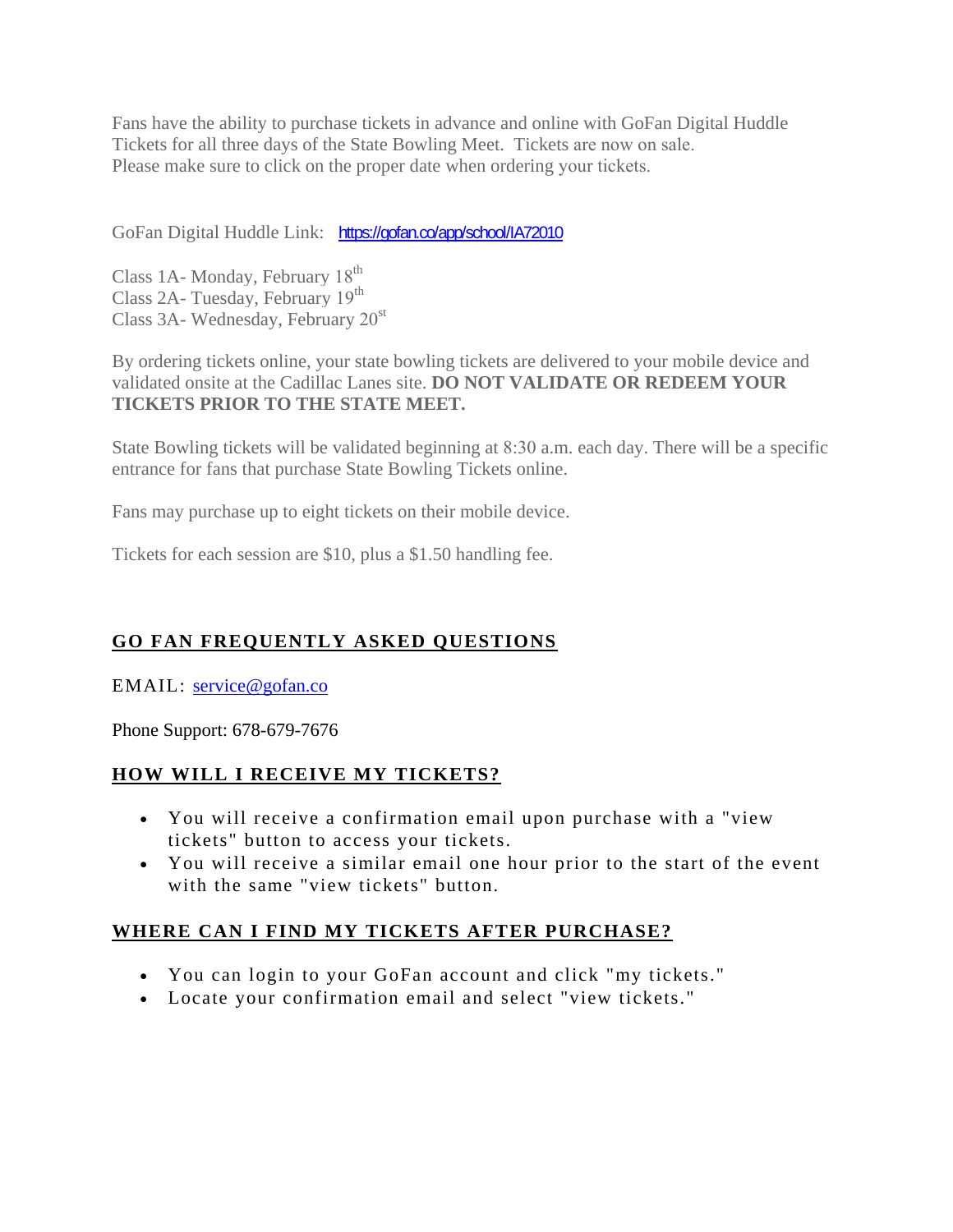### **I DON'T HAVE A SMARTPHONE, BUT I WANT TO PURCHASE TICKETS TO A MOBILE ONLY EVENT.**

- Mobile only tickets must be presented on a smartphone for entry into the event.
- Unfortunately, if you do not have a smartphone to access your tickets, you will not be able to use GoFan for this particular event.
- You can always forward our confirmation email to another person you may be arriving with and access your tickets on their smartphone.

# **CAN I PRINT MY TICKETS?**

Tickets are "mobile only" which means you will need to present your tickets on a smartphone at the gate of the event for entry.

# **HOW DO I SHARE MY TICKETS?**

• Forward your ticket confirmation email.

### **I INPUT MY EMAIL ADDRESS INCORRECTLY, IS THERE A WAY TO EDIT MY INFORMATION?**

- Unfortunately, you cannot change your account information once it is created.
- Call our fan support team who will be able to resend your confirmation email to the correct address.
- For future purchases, build a new account using the correct email address.

### **I DID NOT RECEIVE MY CONFIRMATION EMAIL, WHERE CAN I FIND IT?**

- Sometimes, a spam filter will catch our confirmation email the sender is service@gofan.co
- If you are unable to locate the email, our fan support team has the ability to resend your confirmation.

### **WHAT IS NEEDED AT THE TICKET GATE?**

- All you need to bring is the tickets on your smartphone that you purchased.
	- O For a mobile only event, present your tickets on a smartphone.
		- As a reminder, mobile only tickets cannot be printed; you must present your tickets on a smartphone for entry.